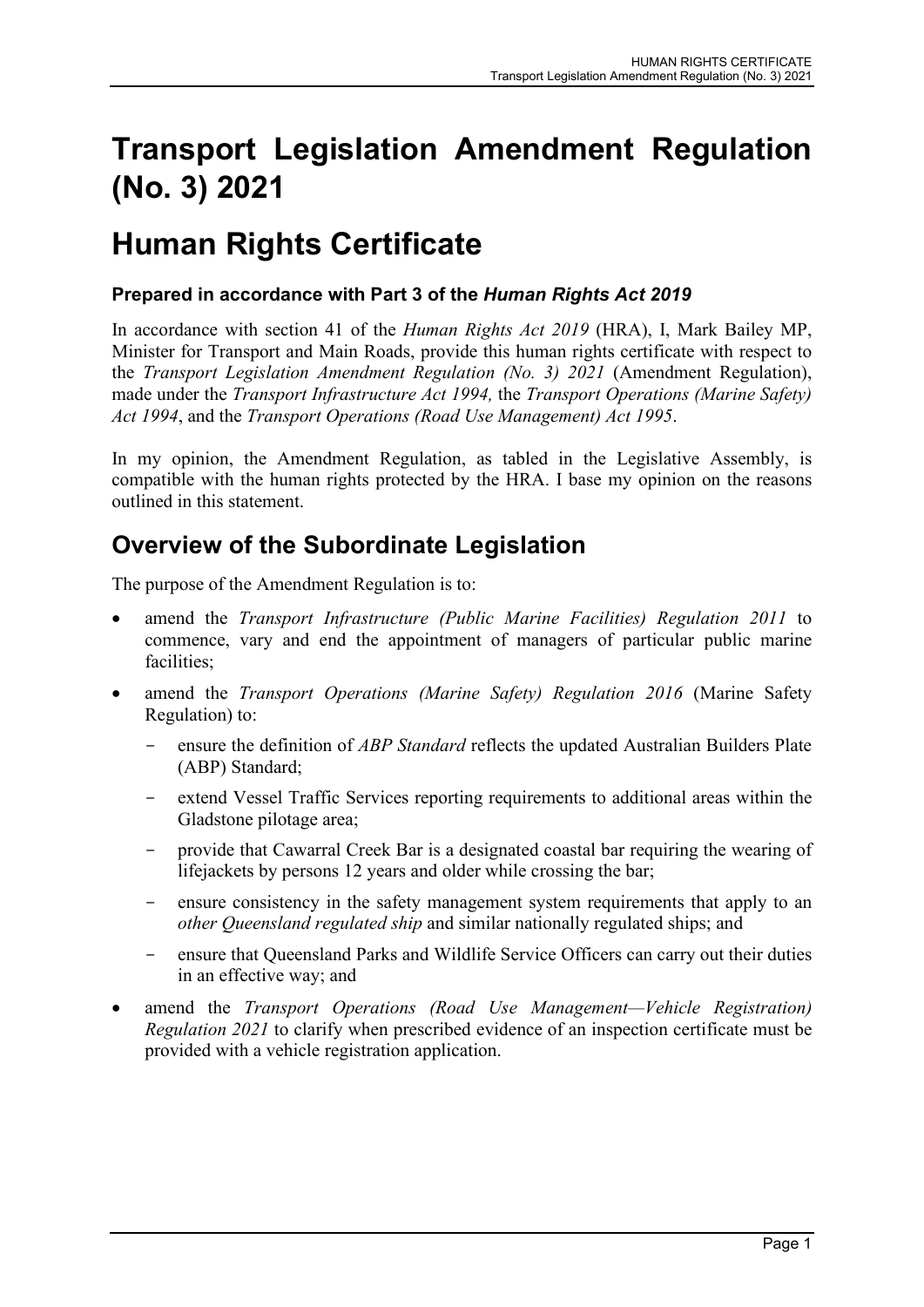# **Human Rights Issues**

### **Human rights relevant to the subordinate legislation (Part 2, Division 2 and 3 HRA)**

The Amendment Regulation may engage the human right to freedom of movement (section 19 of the HRA).

Clause 13 of the Amendment Regulation may limit the right to freedom of movement by requiring all persons over 12 years old to wear a lifejacket when crossing the Cawarral Creek Bar in an open boat that is less than 4.8 metres in length.

### **Consideration of reasonable limitations on human rights (section 13 of the HRA)**

#### *Designate Cawarral Creek Bar as a coastal bar – Freedom of movement (section 19 of the HRA)*

(a) the nature of the right

The right to freedom of movement states that every person lawfully within Queensland has the right to move freely within Queensland, to enter or leave Queensland, and to choose where they live.

(b) the nature of the purpose of the limitation, including whether it is consistent with a free and democratic society based on human dignity, equality and freedom

To comply with safety obligations under Queensland maritime legislation, all passengers aged 1 year or more travelling in an open boat that is less than 4.8 metres in length must wear an appropriate lifejacket while crossing any of the coastal bars named in schedule 1 of the Marine Safety Regulation.

Coastal bars form at the entrance to rivers and inshore waterways because of sand drifting along the coast. Crossing coastal bars is often the only way boats can access, or reach shelter from, open waters but the conditions on a bar can change quickly and without warning. An open boat that is less than 4.8 metres in length can capsize quickly in rough waters, making it difficult to access any equipped lifejackets. It is for this reason that the legislation requires the wearing of lifejackets while crossing specified coastal bars.

The Cawarral Creek Bar and the waters of the entrance to Cawarral Creek are now considered dangerous, even on good weather days. As a result, the Amendment Regulation will insert the Cawarral Creek Bar into schedule 1 of the Marine Safety Regulation. As a result, all persons over 1 year old will need to wear an appropriate lifejacket while crossing the bar. Other maritime laws already require the wearing of lifejackets at all times by those aged 1 to 11 years so the amendment will impact only those aged 12 years or more.

Requiring a lifejacket is an important safety measure that protects human life and is considered consistent with a free and democratic society based on human dignity, equality and freedom.